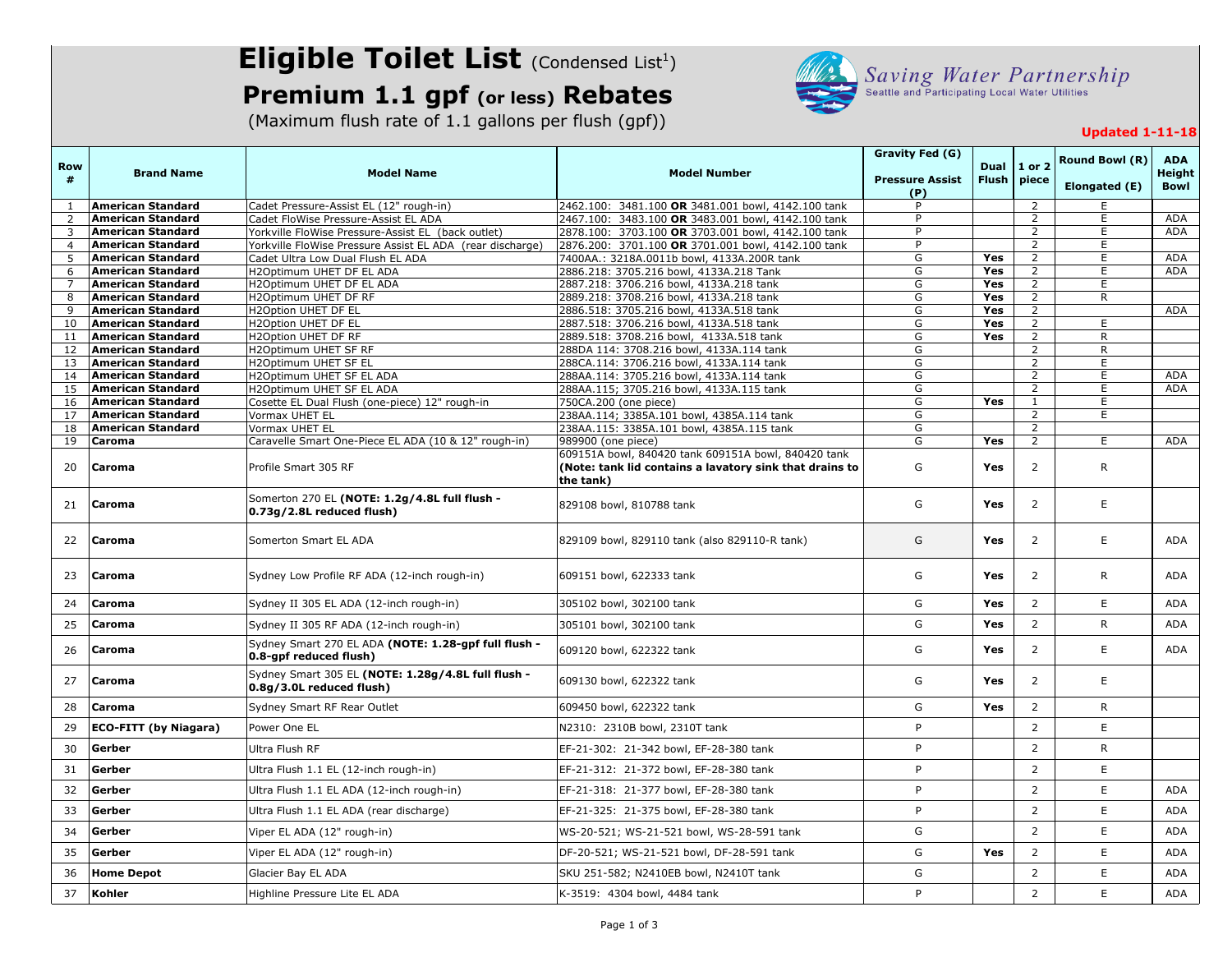| <b>Row</b><br># | <b>Brand Name</b>                | <b>Model Name</b>                                                                                                         | <b>Model Number</b>                                                                                                      | Gravity Fed (G)               | Dual   1 or 2<br><b>Flush</b> | piece          | Round Bowl (R) | <b>ADA</b>                   |
|-----------------|----------------------------------|---------------------------------------------------------------------------------------------------------------------------|--------------------------------------------------------------------------------------------------------------------------|-------------------------------|-------------------------------|----------------|----------------|------------------------------|
|                 |                                  |                                                                                                                           |                                                                                                                          | <b>Pressure Assist</b><br>(P) |                               |                | Elongated (E)  | <b>Height</b><br><b>Bowl</b> |
| 38              | Kohler                           | San Raphael Pressure Lite EL ADA (one-piece)                                                                              | K-3597 (one-piece)                                                                                                       | P                             |                               | $\mathbf{1}$   | E              | ADA                          |
| 39              | Kohler                           | Wellworth Pressure Lite EL                                                                                                | K-3531: 4303 bowl, 4484 tank                                                                                             | P                             |                               | $\overline{2}$ | E              |                              |
| 40              | Kohler                           | Highline Flair EL                                                                                                         | K-5298; 5297 bowl, 5308 tank                                                                                             | G                             |                               | $\overline{2}$ | E              |                              |
| 41              | Kohler                           | Highline Classic EL                                                                                                       | K-5299: 5297 bowl, 5307 tank                                                                                             | G                             |                               | $\overline{2}$ | E              |                              |
| 42              | <b>Niagara Conservation</b>      | Power One EL                                                                                                              | N2310: 2310B bowl, 2310T tank                                                                                            | P                             |                               | $\overline{2}$ | E              |                              |
| 43              | <b>Niagara Conservation</b>      | PowerOne RF                                                                                                               | N2310R: N2310R bowl, N2310T tank                                                                                         | P                             |                               | $\overline{2}$ | R.             |                              |
| 44              | <b>Niagara Conservation</b>      | Stealth EL                                                                                                                | N7711 (one piece) NOTE: 0.8G/3.0l Flush                                                                                  | G                             |                               | $\mathbf{1}$   | E              |                              |
| 45              | <b>Niagara Conservation</b>      | Stealth RF ADA (NOTE: flushes with 0.8-gal / 3 Litres of<br>water) 10" rough-in                                           | N772614R: N7726RB bowl, N7714 tank                                                                                       | G                             |                               | $\overline{2}$ | R.             |                              |
| 46              | <b>Niagara Conservation</b>      | Stealth RF ADA (NOTE: flushes with 0.8-gal / 3 Litres of<br>water) 10" rough-in                                           | N772615R: N7726RB bowl, N7715ST tank                                                                                     | G                             |                               | $\overline{2}$ | R              |                              |
| 47              | <b>Niagara Conservation</b>      | Stealth EL ADA (NOTE: flushes with 0.8-gal / 3 Litres of<br>water) 10" rough-in                                           | N772714E: N7727EB bowl, N7714 Tank                                                                                       | G                             |                               | 2              | E              | ADA                          |
| 48              | <b>Niagara Conservation</b>      | Stealth EL ADA (NOTE: flushes with 0.8-gal / 3 Litres of<br>water) 10" rough-in                                           | N772715E: N7727EB bowl, N7715T tank -                                                                                    | G                             |                               | $\overline{2}$ | E              | ADA                          |
| 49              | <b>Niagara Conservation</b>      | Stealth EL ADA (NOTE: flushes with 0.8-gal / 3 Litres<br>of water)                                                        | N7717/N7714: N7717 bowl, N7714 tank - NOTES:<br>3L/0.8-gal flush - toilet also sold as All-In-One<br>package Model 77000 | G                             |                               | 2              | Е              | ADA                          |
| 50              | <b>Niagara Conservation</b>      | Stealth EL ADA (NOTE: flushes with 0.8-gal of water)                                                                      | N7717: N7717 bowl, N7715T tank - NOTE: 3L/0.8-gal<br>flush                                                               | G                             |                               | $\overline{2}$ | E              | ADA                          |
| 51              | <b>Niagara Conservation</b>      | Stealth EL ADA Dual Flush                                                                                                 | N771714E-DF: N7717EB-DF bowl, N7714T-DF tank                                                                             |                               | Yes                           | $\overline{2}$ | E              | ADA                          |
| 52              | <b>Niagara Conservation</b>      | Stealth RF ADA (NOTE: flushes with 0.8-gal / 3 Litres<br>of water)                                                        | N7716 bowl, N7714 tank - NOTES: 3L/0.8-gal flush -<br>toilet also sold as All-In-One package Model 77001R<br>and 77002   | G                             |                               | 2              | E              | ADA                          |
| 53              | <b>Niagara Conservation</b>      | Stealth RF ADA (NOTE: flushes with 0.8-gal / 3 Litres<br>of water)                                                        | N7716: N7716 bowl, N7715T tank - NOTE: 3L/0.8-gal<br>flush                                                               | G                             |                               | $\overline{2}$ | R              | ADA                          |
| 54              | <b>Niagara Conservation</b>      | Stealth EL ADA (NOTE: Back outlet bowl)                                                                                   | N7799 - NCC: N7799 bowl, N7714T tank                                                                                     | G                             |                               | $\overline{2}$ | E.             | ADA                          |
| 55              | <b>PROFLO</b> (Ferguson brand)   | None RF (12-inch rough-in) (NOTE: 1.0g/3.8L single-<br>flush fixture)                                                     | PF1600PA bowl, PF1612PA tank (left-hand leGer)                                                                           | P                             |                               | $\overline{2}$ | R.             |                              |
| 56              | <b>PROFLO</b> (Ferguson brand)   | None EL (12-inch rough-in) (NOTE: 1.0g/3.8L single-<br>flush fixture)                                                     | PF1601PA bowl, PF1612PA tank (left-hand leGer)                                                                           | P                             |                               | $\overline{2}$ | E              |                              |
| 57              | <b>PROFLO</b> (Ferguson brand)   | None EL ADA (12-inch rough-in) (NOTE: 1.0g/3.8L single   pF1603PA bowl, PF1612PA tank (left-hand leGer)<br>flush fixture) |                                                                                                                          | P                             |                               | $\overline{2}$ | E              | ADA                          |
| 58              | <b>PROFLO</b> (Ferguson brand)   | None RF (12-inch rough-in - rear outlet) (NOTE:<br>1.0g/3.8L single-flush fixture)                                        | PF1604PA bowl (rear outlet), PF1612PA tank (left-hand<br>lever)                                                          | P                             |                               | 2              | R              |                              |
| 59              | <b>PROFLO</b> (Ferguson brand)   | None EL (12-inch rough-in - rear outlet) (NOTE:<br>1.0g/3.8L single-flush fixture)                                        | PF1605PA bowl (rear outlet), PF1612PA tank (left-hand<br>lever)                                                          | P                             |                               | 2              | E              |                              |
| 60              | <b>PROFLO</b> (Ferguson brand)   | None EL ADA (12-inch rough-in - rear outlet) (NOTE:<br>1.0g/3.8L single-flush fixture)                                    | PF1606PA bowl (rear outlet), PF1612PA tank (left-hand<br>lever)                                                          | P                             |                               | $\overline{2}$ | E              | ADA                          |
| 61              | <b>PROFLO</b> (Ferguson brand)   | None RF ADA                                                                                                               | 9800 bowl; 9810/9812 tank (10 & 12" rough-in) .8 gpf                                                                     | G                             |                               | 2              | R              |                              |
| 62              | <b>PROFLO</b> (Ferguson brand)   | None EL ADA                                                                                                               | 9803 bowl; 9810/tank (10 & 12" rough-in .8 gpf                                                                           | G                             |                               | $\overline{2}$ | Ε              |                              |
| 63              | <b>SSI Sustainable Solutions</b> | None RF ADA                                                                                                               | 301381 bowl, 301380 tank                                                                                                 | G                             |                               | $\overline{2}$ | R              | ADA                          |
| 64              | <b>SSI Sustainable Solutions</b> | One No Clog .8 EL ADA                                                                                                     | 301302W bowl, 301300W tank (NOTE: 3L/.8 gpf)                                                                             | G                             |                               | $\overline{2}$ | Ε              | ADA                          |
| 65              | Toto                             | Aquia IV RH EL                                                                                                            | CST446CEM(G): CT446CU(G)T40 bowl; ST446EM tank                                                                           |                               | Yes                           | $\overline{2}$ | E              |                              |
| 66              | Toto                             | Aquia IV UH EL ADA                                                                                                        | Same as above                                                                                                            |                               | Yes                           | $\overline{2}$ | Е              | ADA                          |
| 67              | Toto                             | Drake II 1G RF ADA (12" rough-in)                                                                                         | CST453CUF(G); C453CUF(G) bowl; ST453U tank                                                                               | G                             |                               | $\overline{2}$ | R              | ADA                          |